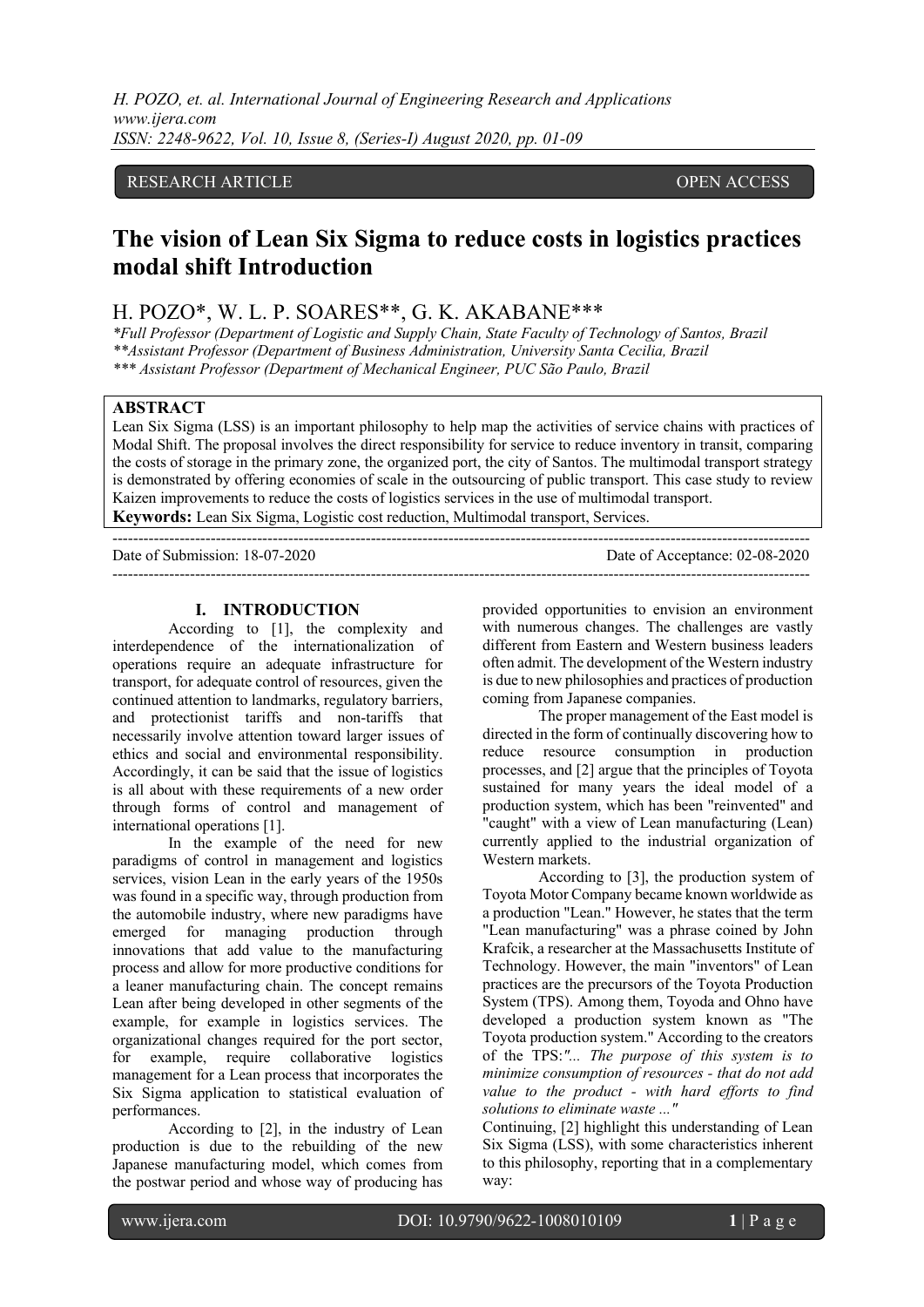- The client sets the value. A Lean company thinks more about creating value for its customers than about accelerating machines to absorb labor and overheads,
- Focus remains on the process to understand the activities, flow paths and connections that need to produce a specific product, the process to align with customer needs,
- Continuous improvement is necessary to achieve their goals. The improvement activities must progress beyond the projects daily work,
- Lean production requires the engagement of all people at all levels of business,
- In this respect, it is stated that only people can provide continuous improvement,
- The pursuit of resources in pursuit of perfection is infinite in finding opportunities for the systematic elimination of waste.

In many companies, Lean Six Sigma is reflected by innovations from organizational changes in businesses that add value to processes, which necessarily depend upon the hiring of services to eliminate waste and maximize shareholder value. The main objective is to find companies that provide the best customer satisfaction and the best level of service more quickly and safely [4].

Like [3] states, the service sector already occupies a high profile in the global context, and he states that: *"... Service operations now comprise more than 80% of U.S. GDP and are growing rapidly around the world ..."* According to [5], companies are increasingly embracing the integration of Lean and Six Sigma. The idea is for the Lean process to focus primarily on the elimination of waste - aiming to increase speed - and for Six Sigma to address the reduction of variability or uncertainty of the defects in these processes.

In this paper, the purpose is the reduction of process time and minimizing costs in logistics for the organized Port of Santos. The evolution of Lean Six Sigma is best tested by way of port productivity through innovations in the organizational models of transport from the port area of Santos.

In the example, manufacturing processes and business management environments that involve port also seek continuous improvement of processes to reduce inventory throughout the supply chain. The strategy of removing customs for the cargo transfer area at the primary port for the secondary zone is the environment in which operational analysis should be effective for purposes of transportation due to the economic sustainability of the intermodal business.

In the customs process and the process of modal shift, it is necessary to establish the company's vision by creating the main steps to be observed, with the mapping of spatial priorities in management

control through the LSS, which is possible from the construction of the DMAIC (Define, Measure, Analyze, Improve, and Control) of the transport process that focuses on corporate change. It is defined through the DMAIC analysis, the customs process, and from incorporating Lean Six Sigma to stakeholders through a manager Black Belt, which guides essential procedures to minimize waste of time and freight expenses, enabling the effectiveness of Lean Six Sigma vision and multimodal logistics.

## **II. LITERATURE REVIEW**

For [9], one of the major consequences of Lean thinking lean manufacturing is to reduce losses by eliminating activities that do not add value to the product/service end. For [10] reflected in this work is the conviction that the elimination of waste focuses on achieving a target cost based on the perception of customer value. Everyone involved in the value chain must be willing to negotiate a set of principles in the context of the Lean initiative. Value stream map complexity (CVSM) is a tool that combines three elements (as cited in [3]:

- Process flow.
- Data on how time is spent.
- § Data that reflect how many different types of services/products flow through the value stream (the complexity).

A map of the traditional value stream (VSM) depicts the (s) file (s) base (s) in a value stream, with activities classified in two or three categories: value-added work (VA), job-add value (NVA), and work nonvalue-add to the business (BNVA).

**Value-added (VA) also called "added value to the customer"**

According to [3] and [11], *added value to the customer* is the work that contributes to what your customers want your product or service (and for which they paid if they knew of its existence). The distinction matters to this stage are:

- § Does the task add a function, a shape, or a desired characteristic to the product or service?
- Does the task allow a competitive advantage (price reduced delivery: faster or fewer defects)?
- Would the client be willing to pay for this activity or would the client prefer us over the competition to know that we are performing this task?

## **Non-add value to the business (NVAB)**

Are the activities for which your client does not want to pay (does not add value in his eyes) necessary for some reason (often for accounting, legal, or regulatory)?

In addition to value-added activities to the client, business, or regulatory agencies may require carrying out some functions that do not add value from the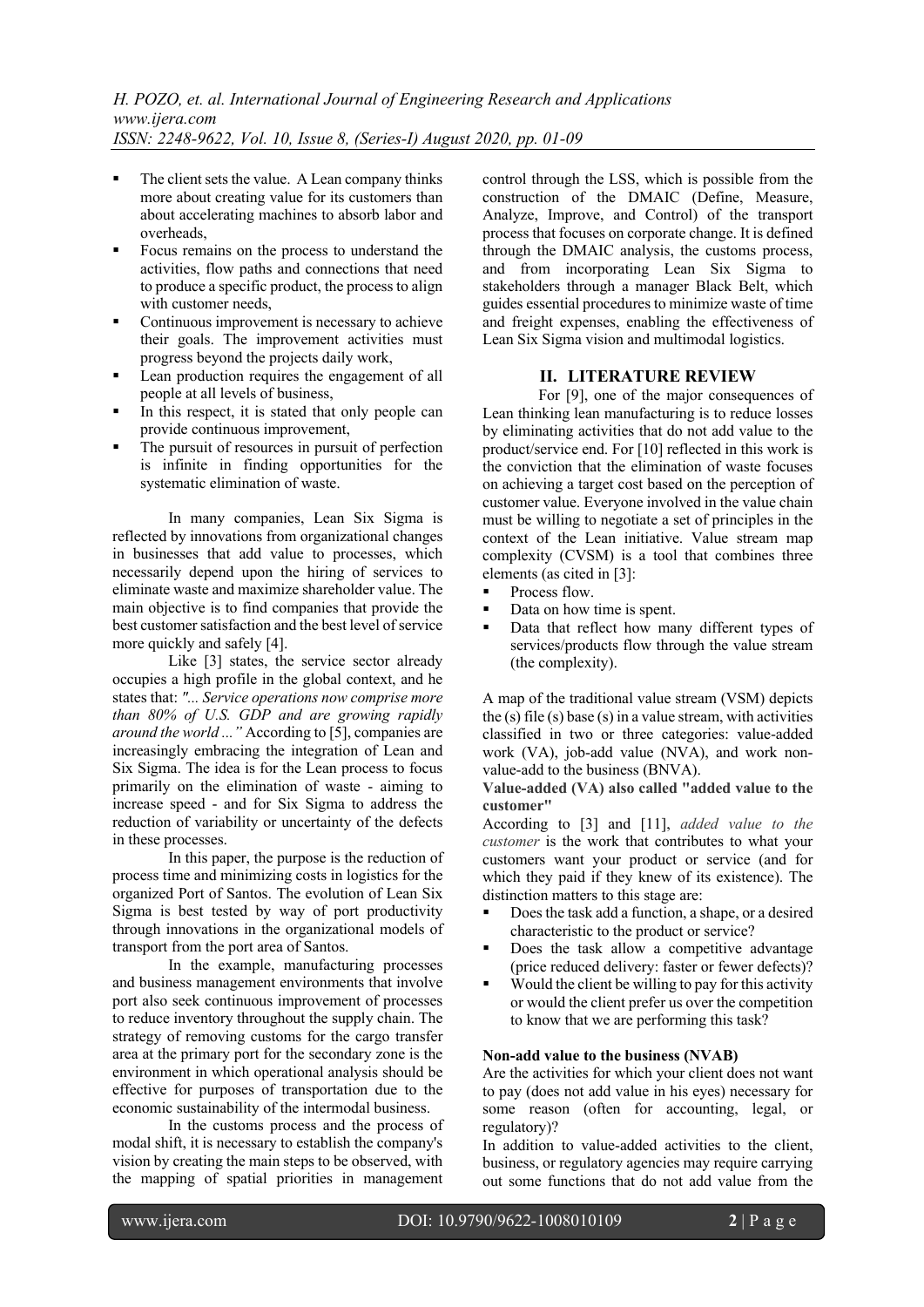customer perspective [3]:

- Is this task required by law or regulation?
- Does this task support the requirements of financial statements?
- § Would the process be interrupted if the task is deleted?

#### **Non-value added (NVA)**

Like [3] states, there is work that adds no value in the eyes of customers and which they are not willing to pay, and it is not necessary for purposes of NVAB.

The task includes some of the following activities: rework, shipping, multiple signatures, counting, handling, inspection, setup, downtime, transport, handling, delay, storage.

Adopt an overview of the supply chain once you have made these improvements. The shorter lead time and lower costs will create more revenue and consume existing capacity. If not, the excess capacity is not-value-added and must be eliminated.

Like [3] states, there are several ways to visually separate value-added work and non-valueadded in the process map that will be the foundation of a value stream map of complexity. One method is to use color-coding; other methods include dividing the page into columns (VA versus BNVA versus NVA) and the placement of icons representing the steps in the appropriate columns. In the analysis, the data after the construction of the DMAIC framework shows that process improvement is the use of a dry port, or the Logistics Center Industrial Customs (LCIC), as the interest of customers using intermodal transport system See Table 1 below.

**Table 1 -** Strategic analysis for the use of an LCIC

|   | <b>INTERMODAL</b><br><b>TRANSPORT</b> | D                          | м                           | л                         |             | C                         |
|---|---------------------------------------|----------------------------|-----------------------------|---------------------------|-------------|---------------------------|
|   | <b>Bound Shares</b>                   | Define                     | Measure                     | Analyze                   | Improve     | Control                   |
| D | <b>The Problem</b>                    | Performance<br>Targets     | Lead Time                   | Multimodal<br>Transport   | Logistic    | Time                      |
| м | The<br>Performance                    | Priorities                 | Process Cycle<br>Efficiency | Cash Assets<br>in Process | Complexity  | Productivity<br>Indicator |
| л | Analyze the<br><b>Process</b>         | Waste                      | Port Costs                  | Port<br>Regulations       | Bureaucracy | Process<br>OTIF           |
| I | Propose<br>Improvements               | Critical Path              | Time<br>Clearance           | Supply Chain              | Flows       | Projects                  |
| c | <b>Sustain the</b><br>Improvement     | Collaborative<br>Logistics | Ecoefficiency               | Several<br>Indicators     | Process     | Innovations               |

#### Source: Authors

According to [1], to gain a competitive advantage, an exporter will store your goods in dry dock. Armed with a Certified Customs Deposit (CCD) issued by proving dry port, the exporter gets accepted and an external customer can deduct its value in the financial system internally or externally, using international rates and strong currency, with a great reduction in the amount of working capital. In turn, the importer can bring the goods from the outside and leave them deposited in a dry dock. Based on this strategy, nationalization will be done in installments by the importers, and the taxes are collected at the time, and the proportion of plots taken from the dry dock or LCIC will be considered in logistics.

#### **2.1 The Proposed Theoretical Framework**

Like [3] states, Lean Manufacturing was first applied only in production because it was seen as more appropriate than the other dimensions of business organizations, thus resulting in an enterprise view of Lean thinking. According to [12], Lean Manufacturing originated from the Toyota Production System (JIT) after the Second World War.

That is, the origin of Six Sigma terminology derives from the relationship between variation in a process or operation and customer requirements associated with that process [3]. Below this normal distribution, the highest concentration of values portrayed is one that lies symmetrically around the mean. See Figure 1 below:



**Figure 1** - Limits mean normal distribution centered. Source: [3].

The normal curve [3] is the distance between the centerline and the inflection point (where the curve begins to flatten). It is called sigma (σ), the standard deviation. Sixty-eight percent of the data fall between one standard deviation above and below the average, 95% within 2σ and 99% within 3σ. (Thus, the range between - and  $+3σ3σ$  represents 99% of the data.)

According to [3] the numbers represent Six Sigma as the distribution of effective output that matches the range of acceptable values (customer specifications). A defect is any value that falls outside of customer specifications. The more the distribution fits within specifications, the higher the sigma level. To ensure that different processes can be compared, it is usual to standardize reporting of an "index" of defects (defects per million opportunities) rather than absolute numbers [3] described in Table 2 below:

**Table 2** - Defects per million by Sigma

| 3.4     | 100.00% |
|---------|---------|
| 233     | 99.98%  |
| 6.210   | 99.38%  |
| 66.807  | 93.32%  |
| 308.537 | 69.20%  |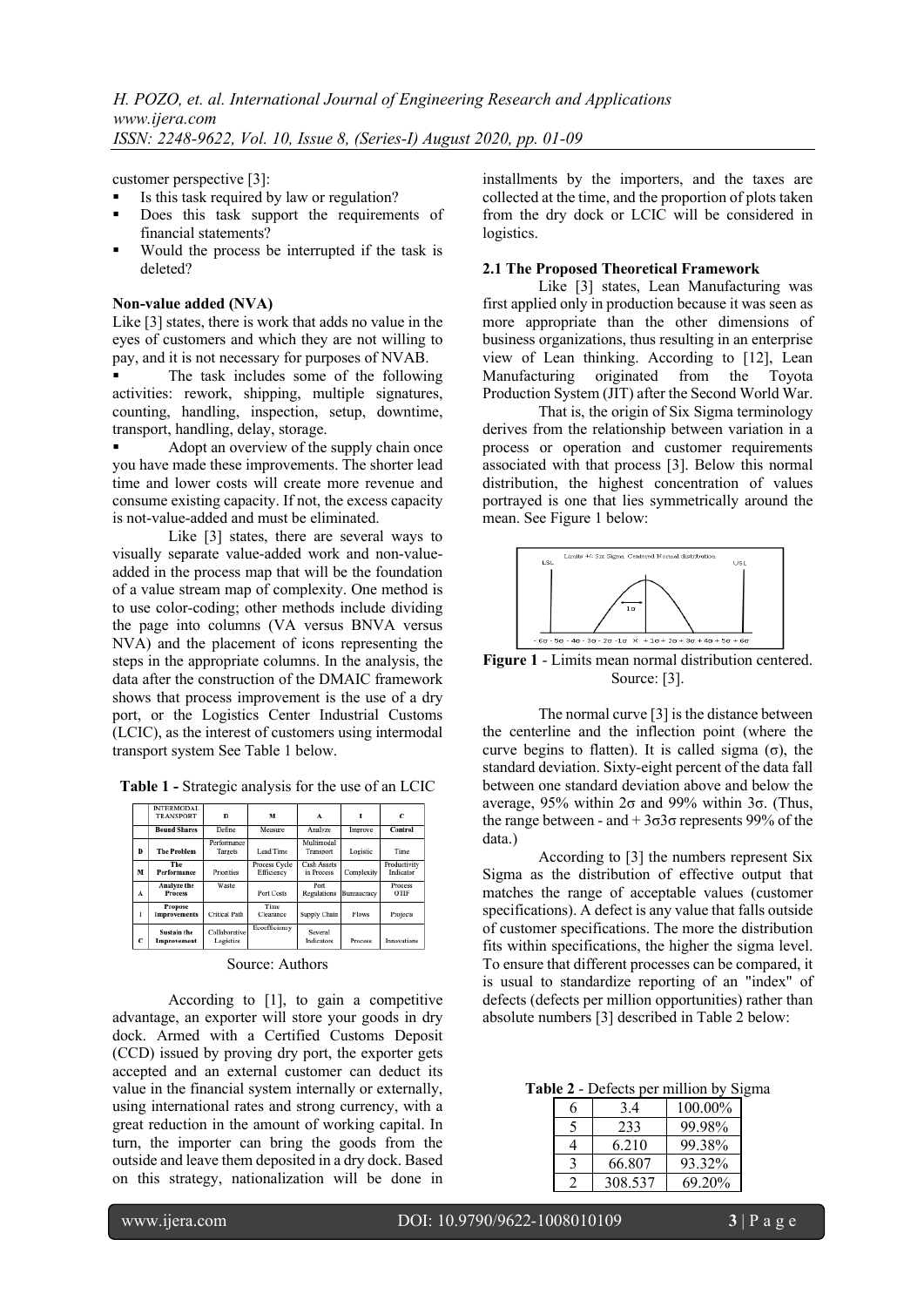*H. POZO, et. al. International Journal of Engineering Research and Applications www.ijera.com ISSN: 2248-9622, Vol. 10, Issue 8, (Series-I) August 2020, pp. 01-09*

1 690,000 31,00%

Source: [3].

Having "Six Sigma capability" means having a process that produces only 3.4 defects per million parts.

## **III. METHODS**

The ratings are opinions on the importance and value of a particular type of performance, act, or result. The structure of a test evaluation can be an option on the main recommendations that allow both an external view and an analysis of internal processes. However, the case study seems more accurate in more complex scenarios. The level of service may differ substantially even in operational tests on problems and decisions.

A case study is expected to capture the complexity of a single case, and the methodology which enables this has developed within the social sciences. eh methodology is applied not only in the social sciences, such as psychology, sociology, anthropology, and economics, but also in practiceoriented fields such as environmental studies, social work, education, and business studies. The first stage in the case study methodology recommended by [6] is the development of the case study protocol. This stage is composed of two subheadings: *Determine the Required Skills* and *Develop and Review the Protocol*. The case study is ideal because it can be adapted to reality even in the test condition evaluation, where the understanding differs by proper construction under various circumstances. The reason to represent any phenomenon for a case study is the same as a play carefully tested in a well-formulated theory [6].

According [6] that suggested the researcher must possess or acquire the following skills: the ability to ask good questions and to interpret the responses, be a good listener, be adaptive and flexible to react to various situations, have a firm grasp of issues being studied and be unbiased by preconceived notions. The investigator must be able to function as a "senior" investigator [7].

As a case study, the explanatory model revealed in this article outlines the results from a literature review of concepts from an exploratory survey of Lean Six Sigma, where for the model "statement and proof" we say "how" and "why" and think about a phenomenon [6]. The case study attempts to predict and explain phenomena that, taken together, comprise the ever-changing administrative environment [8].

The preparation of this research was done to collect data that we used in the literature search, document review, interviews, and direct observations in the research environment, which was the Port of Santos. In the final stage, considerations of the draft case study are geared to contribute to the effective

understanding of the issues presented in the logistics sector.

Therefore, the outline of a third party is required to obtain a pragmatic view of the concept of Lean Six Sigma. People merely represent the stakeholders in the chain, which must seek the participation of a process of value creation for continuous improvements.

## **IV. ANALISES AND RESULTS 4.1. Lead time and speeding the process**

To analyze the lead time (time) we can consider the time it takes to deliver the product or service the request after being shot. Utilizing the equation known as Little's Law [3], we can define with the equation (1):

Amount of Work in Process

**Leaf time** = 
$$
\overline{Average Complete}
$$
 (1)

According [3] equation can reveal the lead time, that is, time that any item of work can be completed, by simply counting how much work is still in one place until it is concluded from the data that there is a work in process (WIP), that is, how many things we can conclude (work in progress) every day, week, etc. (average completion rate).

Like [3] states, when there is a WIP process, there will be worked to be completed. In Lean language, this means that the work will always be "inline"; waiting time is the "timeline." According to [3] it is inferred that any time during which a running process remains in the queue should be considered a delay in the Lean philosophy, no matter what the cause or underlying factor.

It is important to understand that some activities add value to customers, and value-added effectors may be a change in the process that customers are willing to pay. However, if customers refuse to pay an additional option for a new logistics system and remain in the existing system, without testing the proposed methodology because the new cost, it is possible, may not create value-added to the client and the production process hat customer or the innovation does not reflect the efficiency of the new process

## **4.2. Process efficiency of the cycle**

Like [3] states, the critical measure of waste to any process of service is discovering what percentage of the total cycle time is spent on valueadded activities and how much is wasted. The measurement used is the process cycle efficiency (PCE), which relates to the amount of time valueadded to the total lead time of the process, according to equation 2: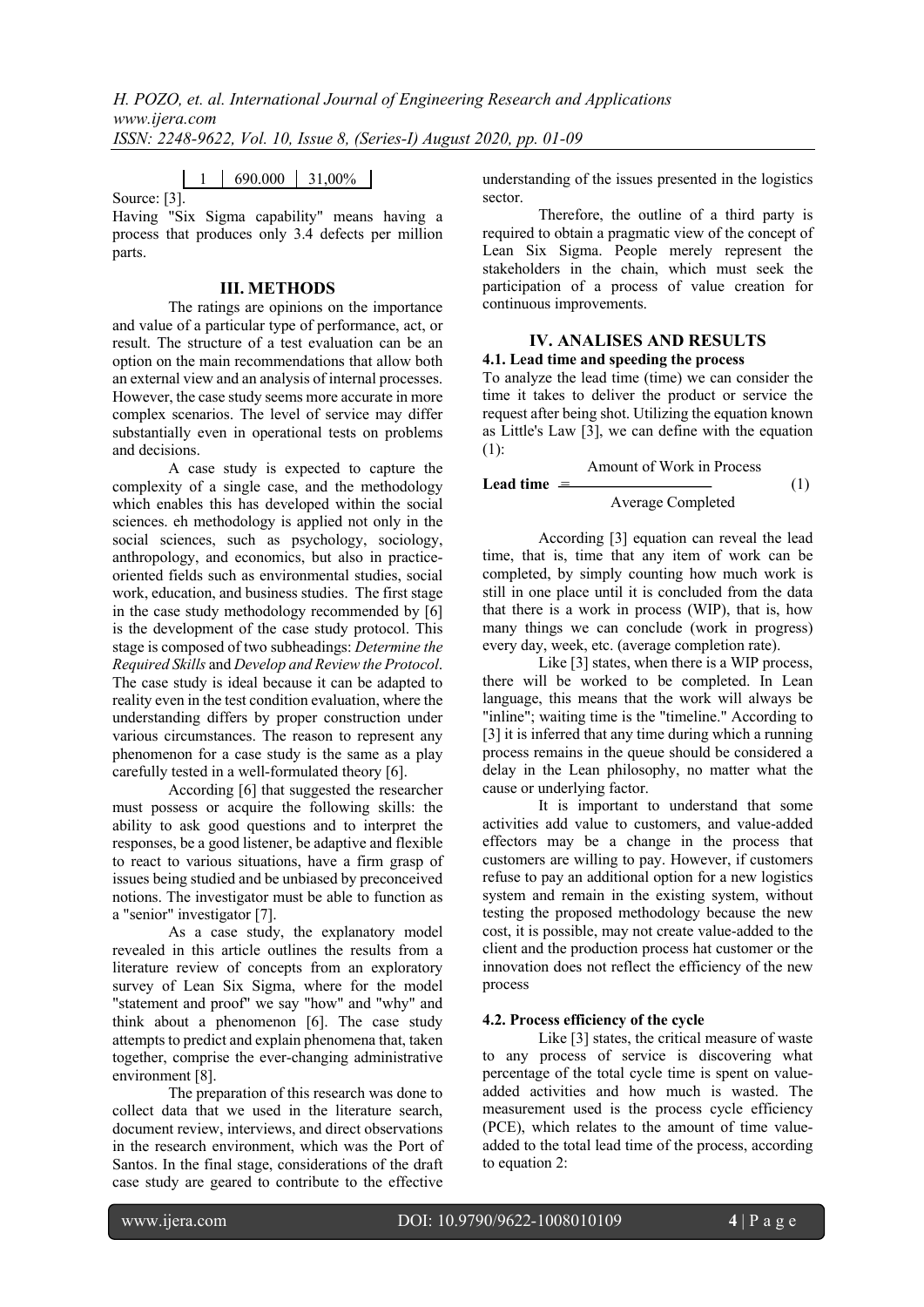|                                                | Time Value Added |     |
|------------------------------------------------|------------------|-----|
| <b>Process Cycle Efficiency <math>=</math></b> |                  | (2) |
|                                                | Total Lead Time  |     |

To analyze the process cycle efficiency with less than 10% indicates that the process has wasted many opportunities to non-value-add. Like [3] states, it is extremely important to consider the following assumptions:

- 1°. Most cases are considered "non-Lean," that is, has an efficiency of process cycle under 10%,
- 2°. A primary goal of Lean is certainly a reduction in control of the WIP (WIP if it cannot control time),
- 3°. The entire process from the perspective discussed must operate in and not push the system to eliminate variation in lead time,
- 4°. Usually, the vision shows Lean in only 20% of the activities causes 80% of the backlog,
- 5°. Consider the invisible work (intangible) or service cannot be improved; we need visual management, based on data,
- 6°. Create a value stream map of complexity on top of the generator selected value to capture the workflow and quantify waste and delays,
- 7°. Determine the largest time trap Ishikawa Diagram,
- 8°. Identify projects to eliminate time traps (using Lean tools, Six Sigma, and/or reduced complexity) - set the CPM - Critical Path Method.

For LSS functional applicability in logistics, it takes the commitment of every manager, and they are especially familiar with the concepts to be defined in the training of employees classified as leaders or champion Black Belts. These leaders are extremely important because they have the technical attributes that accredit management in the analysis of so-called time trap processes in more detail - otherwise, they lack rigor in the final link between strategy and logistics projects to be implemented in light of the knowledge of the practices of organizational Lean Six Sigma [3].From the viewpoint of [2], Lean Six Sigma (LSS) emerges as a model of excellence to the forefront of production. In practice, innovations in business management with the LSS occur because:

Six Sigma is headed for a strong relationship with the reduction of process variability, acting on the variation of production by avoiding rework that is usually represented with cost and quality, which are crucial to delivering business value without adding value to logistics service,

Lean Six Sigma concomitantly focuses on eliminating waste to shorten cycle times of services and aims to accelerate the flow of the lead time

logistics situation with the definition of system analysis.

The main reason for the constant search for better implementations by the enterprises, and the search for results in leaner structures, acting as global standards. In this dynamic context, the provocative new administration ideas are a reality where the administration starts to focus on the individual and the commitment of people towards the company's results. And thus, the great concern is to establish levels of priority within the own administrative segments. Organizations of different sizes and in a variety of sectors are constantly being faced with a growing competitive environment as well as relentless pressure from customers to maximize value in both products and services [13]. Lean manufacture is one of the most effective transformation initiatives available in strategic manufacture management as an effective top-down methodology for improving quality in business and their larger counterparts [14] and [15].

This integrated vision of Lean and Six Sigma envisions increasing customer value in the use of products or services to a certain inherent logistical supply chain. On the other hand, in logistics networks, it is demonstrated that Lean Six Sigma when combined can successfully integrate a broader framework and can be used to support the business value based on organizational processes used by the operator's logistics services [16]. When combined, LSS seeks continuous improvement to meet customer needs in the internal and external environment for administrative systems that identify methods for monitoring and process control in various forms of management tools that we can mention, Kanban, Kaizen, and organizational philosophies of Just in Time.

According to [17] Lean process, is a system designed to deliver customer products and services with no errors in the shortest possible time, with less effort, resources, space, and capital. An important element is to identify how people understand the main performance indicators and the strategies within the organization so that they can better prepare them for any type and practice of excellence in quality and operations. Another element to be focused on and that is critical, being able to visualize any processes or activities that do not add value and generate waste. Identifying defects becomes an opportunity for facilitating the solution of problems with a vision of excellence in LSS quality [18].

Lean is a value-focused, waste reduction strategy, which aims to eliminate non-value-added activities and all kind of waste from a process [19]. The application of Lean manufacturing and operations with a specific application in areas such as Maintenance, Tooling Shop, Services functions, and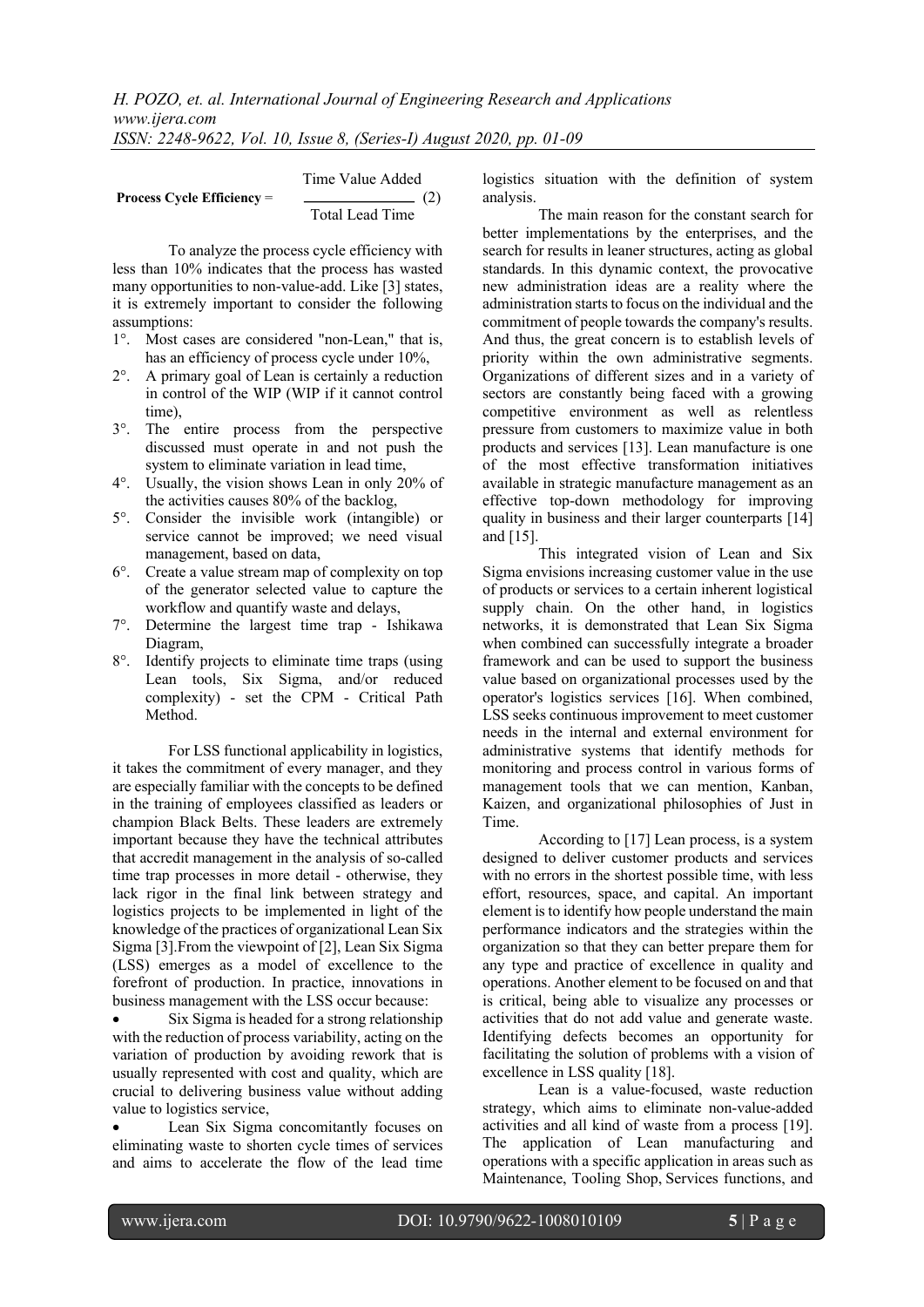Logistic operations is increasingly used. The academy is increasingly orientated in the application and implementation of Lean Processes [19] and [20].

## **4.3. Concepts of intermodal and multimodal transport**

For [21], intermodally can be conceived as a transition from one mode of transport to another and is organized around concepts such as:

- a. The basic nature and quantity of goods transported;
- b. The modes of transport used;
- c. The locations of origins and destinations;
- d. The transport time and costs;
- e. The value of goods and the frequency of boarding.

Intermodal transport network – One-way logistic systems connect between two or more modes using different modes of transport charging a fee. Modes are common features of a transportation system that saves loads (or people) transferred during movement between origin and destination [19].

Multimodal transport network - A set of transports offering a set of connections between origins and destinations where intermodal transport may not necessarily occur in an integrated manner [19].

Normally, this organizational model can obtain a larger amount of cargo/transport, or more frequently, especially between the port terminals. In such circumstances, the efficiency of the network lies mainly in the transport capacity of transshipment terminals inside or outside the organized port.

The reason for the investigation of the applicability of this concept in organizational practices is because LSS aims to meet the difficulties of eliminating the port environment and the methods used by unnecessary movements in the "workplace." When the barriers of time and the differences between the proposed system and the transportation model, the organization may propose continuous improvement in several ways. To measure the variations of these results, organizational models are often broadcast on the companies obtained with administrative tools for management control. The most commonly used is Kaizen.

The Kaizen tool is applied as an event to improve where people work intensively, and it is exclusively focused on improvements over sometime within or outside the organization. In this type of event, some experts are brought together for 4 or 5 continuous days to complete most of the organizational study or all of what we call a cycle following the DMAIC method, referring to a matter of high priority [3] limited to the example: *operator must make the materials reach the logistics platform faster and in* 

*the better transit time.*

## **4.4. The preparation of DMAIC intermodal transport logistics**

The use of "Ontime in full" (OTIF), that is a widely used indicator to measure the performance of logistics customer service. This methodology is flexible and can be used to analyze the suppliers, customers, or internal processes, so modulated. In philosophy, Lean Six Sigma, and in a complementary way the OTIF, plan the structure of DMAIC and are used to approximate the processes of Lean Six Sigma for improvement and problem-solving.

As provided by [23], the methodology proposed for OTIF is established by the DMAIC, whose initials stand for the following English words: Define, Measure, Analyze, Improve, and Control:

**D** - Define the problem and the impact of the organization

**M** - Measure the performance of the organization

**A** - Analyze and identify the causes of the problem with performance

**I** - Improve the process to attack the causes of problems

**C** - Control the process to sustain the improvement

According to [24], OTIF is an indicator of a strategic initiative; it should be aimed at corporate strategic planning. In the analysis of Lean Six Sigma services, one vision addresses interests and needs and identifies how to establish the concept of innovation with OTIF to the business. OTIF guides the care of intermodal transportation services. It is, therefore, an indicator of observations establishing criteria to maintain adequate service to the customer's needs. The quality of service is related to the ability to minimize the transit times for modal between expectations and perceptions of customers and suppliers in the operational management of the total lead time of the customs procedure in question.

Identifying the ideal performance indicator for the value-added service while providing for the customer helps gain competitiveness. For this it is extremely important to involve factors such as availability of vehicles at the scheduled time for port terminals, minimizing delivery time to reduce the cycle time of the request, and other aspects of productivity indicators for modal scenarios complexity.

## **V. THE CASE STUDY**

The company ITRI is used exclusively for a railway line within an intermodal terminal located in Suzano (LCIC, Cragea). This allows the transport logistics intermodal train to run express trains daily with pre-set, enabling customers the ability to use the concept "Just in Time" proposed in Kaizen. The possibility of using this method aims to provide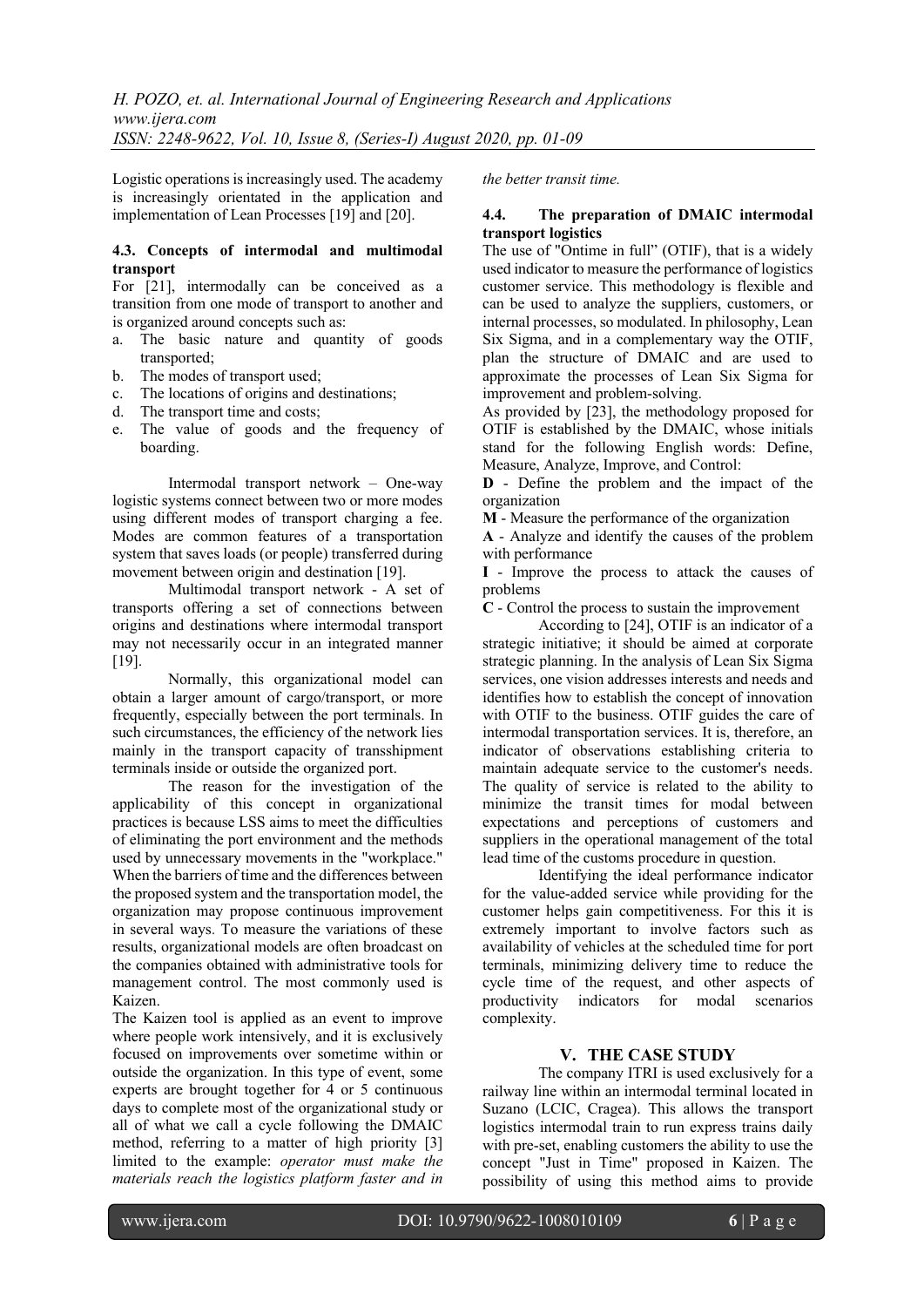*H. POZO, et. al. International Journal of Engineering Research and Applications www.ijera.com ISSN: 2248-9622, Vol. 10, Issue 8, (Series-I) August 2020, pp. 01-09*

greater logistical security and accuracy in delivering goods to customers.

In this case study, the ITRI serves as a multimodal logistics operating company and aims to operationalize the operating condition of a dry port or LCIC for the removal of customs cargo in transit through a process called DTA multimodal yard.

For this type of customs process, importers consider important service performance as the lead time of the process, like the price difference in the composition of the freight.

The inventory of operating costs makes evident the reduction of costs in the intermodal transport logistics service. Thus, it is clear that rates added to the service road can be minimized with the use of rail and intermodal logistics, because the railroad reduces costs to the carrier, such as rates of tolls, rates of scales, parking, and as well as the differentiation of port costs by type, in the preparation of cost by the customs process.

Based on data collected from ITRI participation of representatives who report activities of LSS, Kaizen aims to identify practices that can generate added value or value-added processes from customers, which leads to an efficient intermodal transportation system. The proposal of the customer who prefers to remain anonymous is demonstrated in this copy of the slide shown in Kaizen shown in Figure 3 below.



**Figure 3.** Stocks pre-DMAIC - Kaizen activity. (before)

Source: Resources data.

In this sense, modal road and rail are investigated from the operational performance and costs standpoint inherent in the activity of removal from the customer's areas that are proposed. On the way investigated, proposes eliminating the wasted time in the activity which may not result in reduced lead time to the activities related to the critical path, by controlling the time of the process, from the origin of the cargo from the Port of Santos (SP) to the destination in the LCIC Cragea of Suzano (SP). See Figure 4 below.



**Figure 4.** Stocks post-DMAIC - Kaizen activity (after). Source: Resources data.

OTIF - Calculation based on requests handled in lead time rather than volume of services by type, according to [3] to the equation 3:

KPI/Modal = 
$$
\frac{\sum \text{Number of Requests Served}}{\sum \text{Number of Requests under Lead Time}}
$$
 (3)

In this case, a solution is the application of the DTA process - "Freight Yard." The choice of the customs process is essential to the effectiveness of the modal, which may favor a strategy of changing modal freight to rail, thus avoiding wasted time with the option of nationalization of the load in the secondary zone. In the comparison below of the process cycle efficiency, the customs process in question is named DTA 1 - COMMON, as shown in Tables 3 and 4.

| Table 3 - CPM: Critical Path Mapping Process DTA |  |  |  |  |
|--------------------------------------------------|--|--|--|--|
|--------------------------------------------------|--|--|--|--|

| mmon                                                        |                   |               |             |
|-------------------------------------------------------------|-------------------|---------------|-------------|
| <b>Removals in transit customs</b>                          | <b>Activities</b> | Duration      | <b>Time</b> |
| <b>Action activities in a DTA 1 - common</b>                | predecessor       | in H / useful | limit       |
| a. Maximum time (medium) in the release of cargo            |                   | $\Omega$      | 960         |
| b. Preparation of the order of a Common DTA                 | $\mathbf{A}$      | 48            | 912         |
| c. Conference on Primary zone (stored charge)               | R                 | 480           | 432         |
| d. Other entrants requirement of fiscal organ interviniente | C                 | 76            | 356         |
| e. Analyze the process (clearing) impaired                  | D                 | 72            | 284         |
| f. Requirement of the procedural document for review        | E.                | 120           | 48          |
| g. Carregamentoi the vehicle at the port (wagon)            | F                 | 116           | 24          |
| h. Release of load A FNT                                    | G                 | 24            | $\Omega$    |
| i. Transpoorte railroad                                     | н                 | 24            | $\Omega$    |
| TOTAL.                                                      |                   | 960           |             |
|                                                             |                   | importer      |             |
|                                                             |                   | <b>ITRI</b>   |             |

Source: Resources data

| Table 4. CPM: Mapping the activities of the |  |
|---------------------------------------------|--|
| customs process for use of DTA PATIO        |  |

| ced  |                                                            | <b>Activities</b>           | Duration          | <b>Time</b> |
|------|------------------------------------------------------------|-----------------------------|-------------------|-------------|
|      | <b>ACTIVITIES</b>                                          | predecessor in H / useful   |                   | limit       |
| ath, | a. Analyze the documents (BL invoice) dispatch             |                             |                   | 48          |
| gın  | b. Preparation of the DTA - over patio                     | A                           |                   | 44          |
|      | c. Analyze the process (custon) automatic                  | B                           | 12                | 32          |
| the  | d.Removal of the area of the operator for the area of port | $\mathcal{C}_{\mathcal{C}}$ | 12                | 20          |
| See  | e. Loading wagons                                          | D                           | 6                 | 14          |
|      | f. License for the release of the physical of the AFTN     | E                           | 4                 | 10          |
|      | g. Rail transit in the custon                              | F                           | 10                |             |
|      | TOTAL                                                      |                             | 48                | $\Omega$    |
|      | * Custon, Port operator                                    |                             | importer          |             |
|      |                                                            |                             | ITRI <sup>*</sup> |             |

Source: resources data.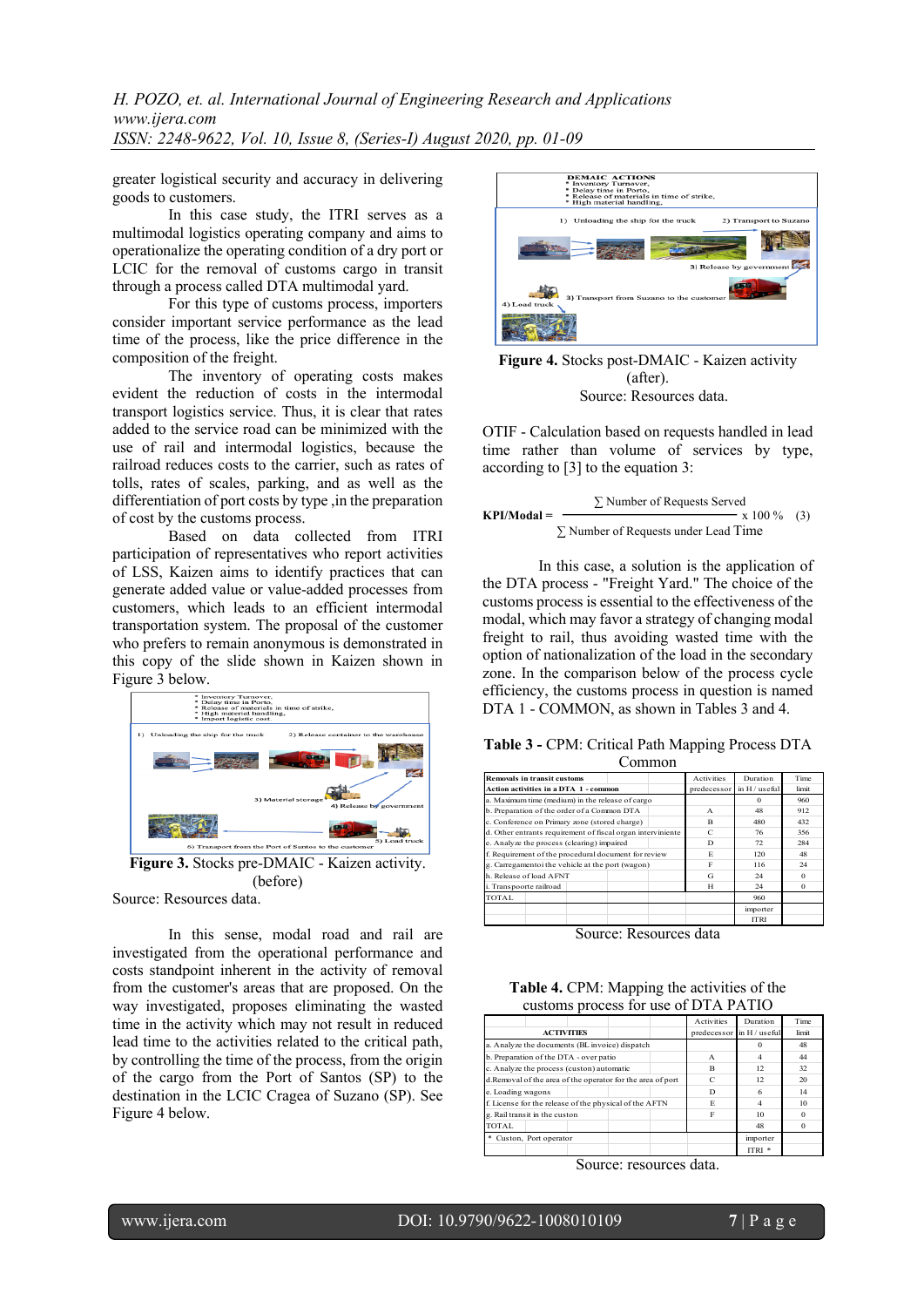Table 5 shows the analysis of inventory costs with the implementation of DTA - Freight Yard and can see the cost reduction based on the use of the railroad system.

**Table 5. -** Analysis of inventory costs with the implementation of DTA -

| DTA MODE - TREATMENT WITH DIRECT LOAD PORT TERMINAL       |       |               |
|-----------------------------------------------------------|-------|---------------|
| <b>LOGISTICS TRANSPORT APPLIED TO ROAD TRANSPORTATION</b> |       |               |
| <b>EXPENDITURES FOR REMOVING LOAD CONTAINER 40'</b>       | Value | US\$ 1,466.90 |
|                                                           |       |               |
| LOGISTICS TRANSPORT APPLIED TO RAILROAD TRANSPORTATION    |       |               |
| <b>EXPENDITURES FOR REMOVING LOAD CONTAINER 40'</b>       | Value | US\$ 1,037.17 |
| <b>COMPETITIVE DIFFERENCE IN DOLLARS</b>                  |       | US\$429.73    |
| <b>FORECASTING OF MOVING CONTAINERS</b>                   |       | 6             |
| <b>COST REDUCTION PER PROCESS</b>                         |       | US\$ 2,578.38 |
| $\blacksquare$<br>$\overline{\phantom{a}}$<br>$\sim$      |       |               |

Source: Resources data.

The modal rail in the operational aspect is not as flexible in terms of time in the operation of customs procedures. The railway compared to road transportation is only impaired in the end when lead time depends on the static capacity of railway lines, which include the port terminals and depend on trucks to move the containers inside the yard so the operators cannot minimize the queue times to the desired Key Performance Indicators (KPI) on the OTIF.

The limitations of the modes are investigated considering performance indicators because the railroad depends on the release of the railway terminal adjacent to the port due to receipt of wagons. To add value to multimodal, the logistics operator should avoid any barrier to the circumstantial restrictive customs clearance process to get the OTIF desired by customers.

Effectiveness in negotiation with port terminals is essential with the contractor services BNVA to explore an infrastructure, public or private, within the port environment. The structural factors in the management of the port intermodal have an impact on costs in different areas of the port of removal. Also, strategies may differ in the modal control of KPI lead time of the production process of the port terminals, based on OTIF, especially when changes are applied through the railroad to reduce time and costs in intermodal logistics.

## **VI. CONCLUSIONS**

In the control system applied to the LSS, a vision was realized that the analysis of time wasted by NVA storage services is likely to be verified in stages, continuously, to reduce the residence time of the charge within the primary zone, the Port of Santos. Following the proposed structure of DMAIC and by imposing performance targets of VA activities to the customer, you can define organizational ways to minimize the risk of the variability of intermodal logistics with Lean culture at every customs process.

The concepts of organizational improvements and checking every process of Kaizen made directly with customers should be tested for best results and continuous improvement to sustain the process of DTA Patio and to reduce safety stock inventory given the greatest attention in the supply chain when nationalization of import cargoes inside the port. The results with the implementation of the methodology of Lean Six Sigma should be based on increased customer satisfaction and loyalty, after the acceleration of the supply chain through the VA increased synchronization between processes. Stakeholders as logistics service providers focus on a customs process for Lean and aim to optimize service logistics (JIT) to minimize operational risks that may cause variability in process times (Six Sigma) customs in question.

The critical path method (CPM) can be applied to identify targets and waste time on tasks BNVA, before choosing the customs process DTA multimodal yard. So, you can detail in more structure customer bottlenecks in existing operational processes between modes of transport. The complexity is monitored by the logistics manager to demonstrate the most economical modal logistics, which can significantly (impair?) the comparison of costs between the modes of road and rail

Concomitantly, the phases of the inventory of operating costs and reduction in service costs of intermodal transport, particularly through the removal of customs import cargoes in the process of DTA multimodal yard toward the port "dry," may support the strategy of modal shift in modal choice.

It is inferred that with the organizational philosophy of Lean Six Sigma to establish the performance by OTIF modal, you can adjust the process to minimize variability by losses, provided there is a decision about customs procedures and appropriate use of the modal characteristics, especially when there is interest in innovation in the use of intermodal transport systems.

### **REFERENCES**

- [1]. Gonçalves, M. A. (2011). Logística e Operações Internacionais. C.6, pp.105-140. FEA USP.
- [2]. Pepper, M. P. J. and Spedding, T. A. (2010). The evolution of lean Six Sigma. International Journal of Quality & Reliability Management, v.27, n.2, pp.138-55.
- [3]. George, M. L. (2004). Lean Seis Sigma para serviços. Rio de Janeiro: Qualitymark.
- [4]. Arthur, J. (2011). Lean Six Sigma Demystified, Know Ware International, Inc. Kaizen Institute Consulting Group Global